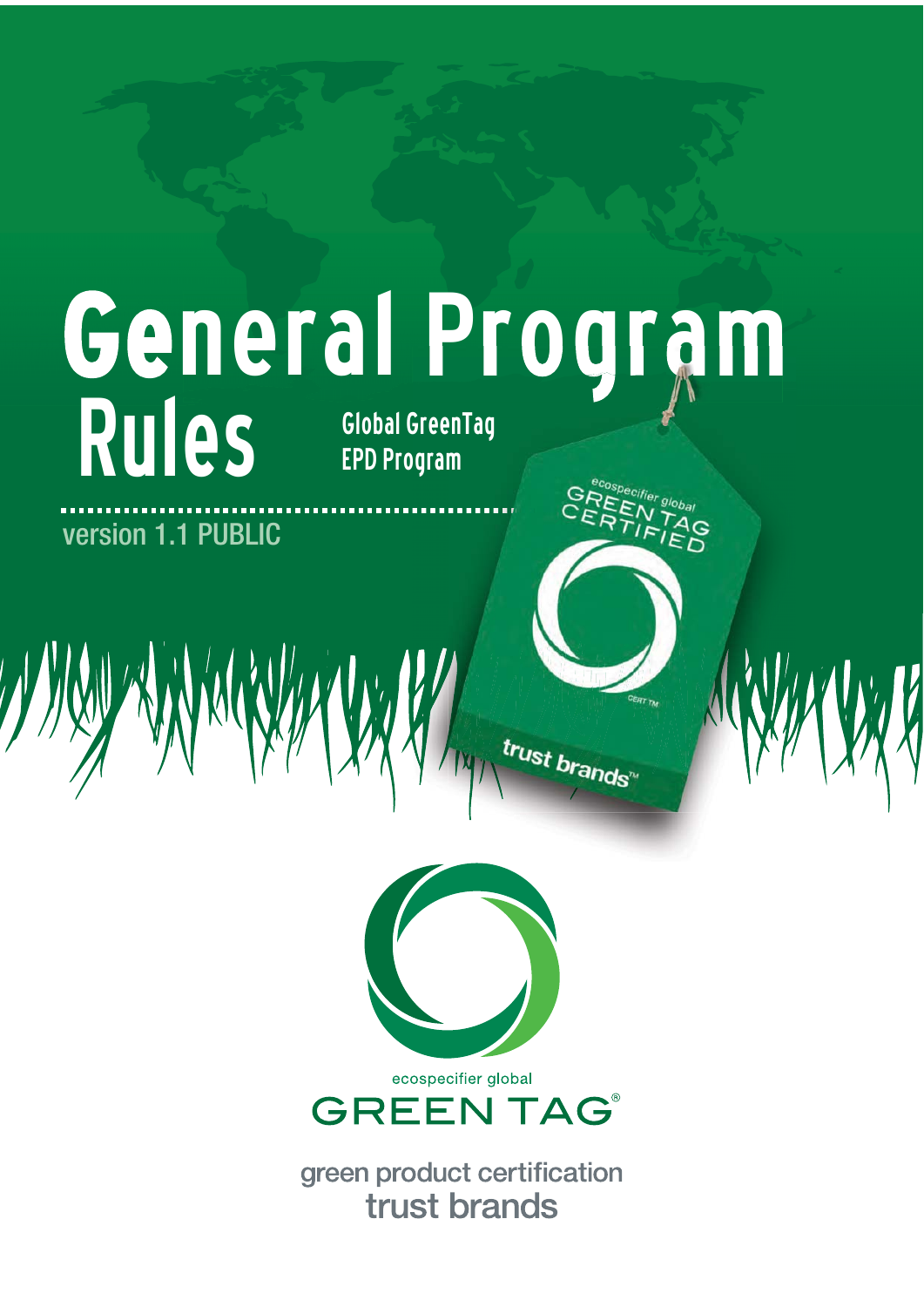© Dual Harmony Pty Ltd 2014 as licensed to Global GreenTag International Pty Ltd.

Global GreenTag International Pty All rights reserved. Unless otherwise specified, no part of this publication may be reproduced or used in any form or by any means, electronic or mechanical, including photocopying and microfilm, without permission in writing from Global GreenTag at the address below.

Ltd PO Box 311 Cannon Hill QLD 4170 Australia Tel. + 617 3399 9686 Fax + 617 3399 9294 E-mail: admin@globalgreentag.com Web: www.globalgreentag.com

Published in Australia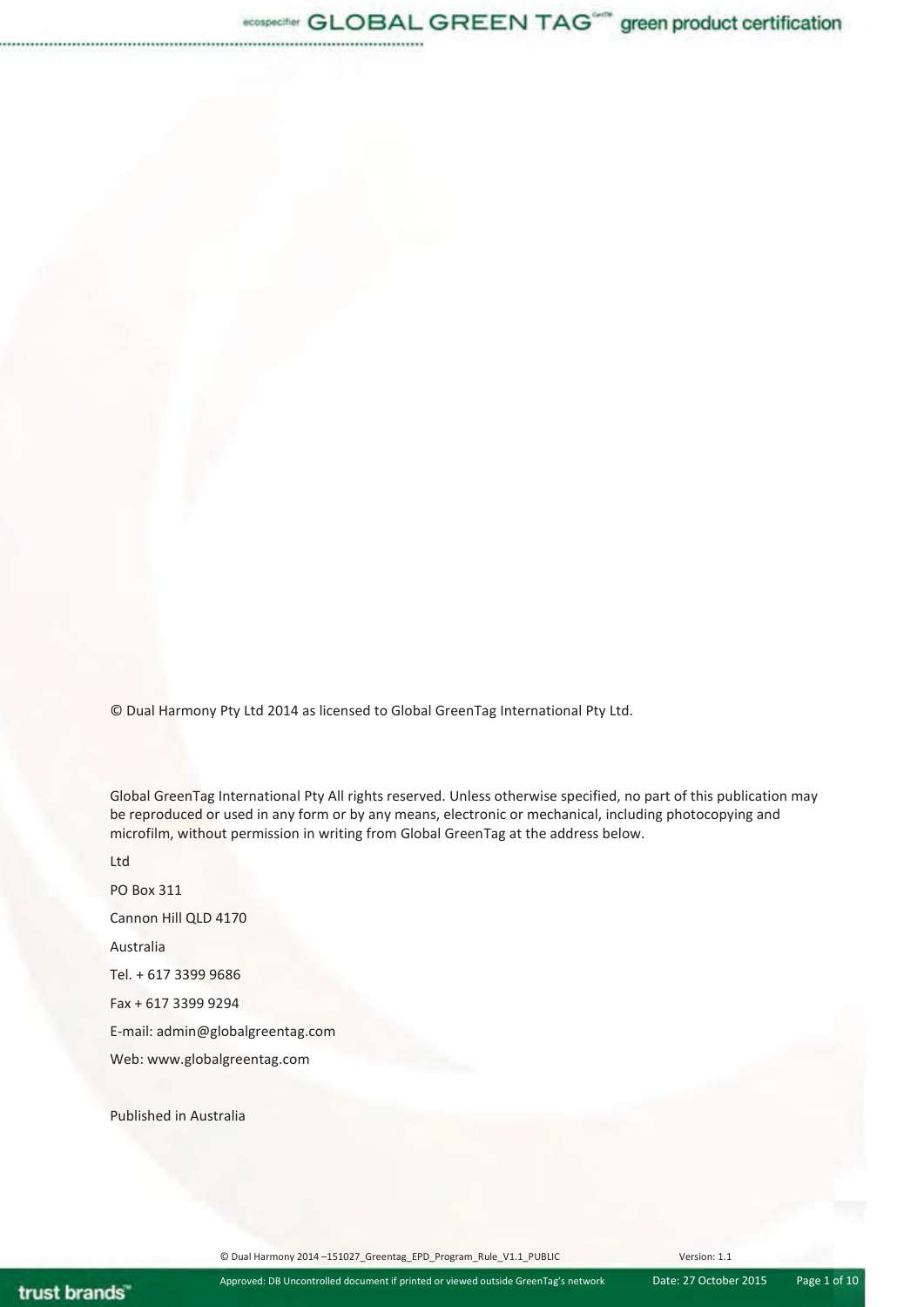# **Document Information and Revision History**

| <b>Document Name</b>              | <b>GreenTag Environmental Product Declaration (EPD) Program Rules</b> |  |
|-----------------------------------|-----------------------------------------------------------------------|--|
| <b>Document Number</b>            | GGT-EPD-PR-1.1                                                        |  |
| <b>Date of Original Creation</b>  | 03/06/2014                                                            |  |
| <b>Original Author</b>            | Sasha Vaynberg and David Baggs                                        |  |
| <b>Current Revision Author(s)</b> | D. Baggs, D. G. Jones                                                 |  |

. . . . . . . . .

# **Revision History**

| <b>Version</b> | <b>Date</b> | <b>Author</b>          | <b>Notes</b>                                                                 |
|----------------|-------------|------------------------|------------------------------------------------------------------------------|
| 1.0            | 03.06.14    | S. Vaynberg,           |                                                                              |
|                | D. Baggs    | Original issue version |                                                                              |
| 1.1            | 20.10.15    | D. Baggs               | Updates to incorporate EN15804 and ISO 21930<br>references and requirements. |
|                |             | D. G. Jones            | Updates considering cost and benefit analysis.                               |
|                |             |                        |                                                                              |
|                |             |                        |                                                                              |
|                |             |                        |                                                                              |
|                |             |                        |                                                                              |
|                |             |                        |                                                                              |
|                |             |                        |                                                                              |
|                |             |                        |                                                                              |
|                |             |                        |                                                                              |
|                |             |                        |                                                                              |
|                |             |                        |                                                                              |
|                |             |                        |                                                                              |
|                |             |                        |                                                                              |
|                |             |                        |                                                                              |
|                |             |                        |                                                                              |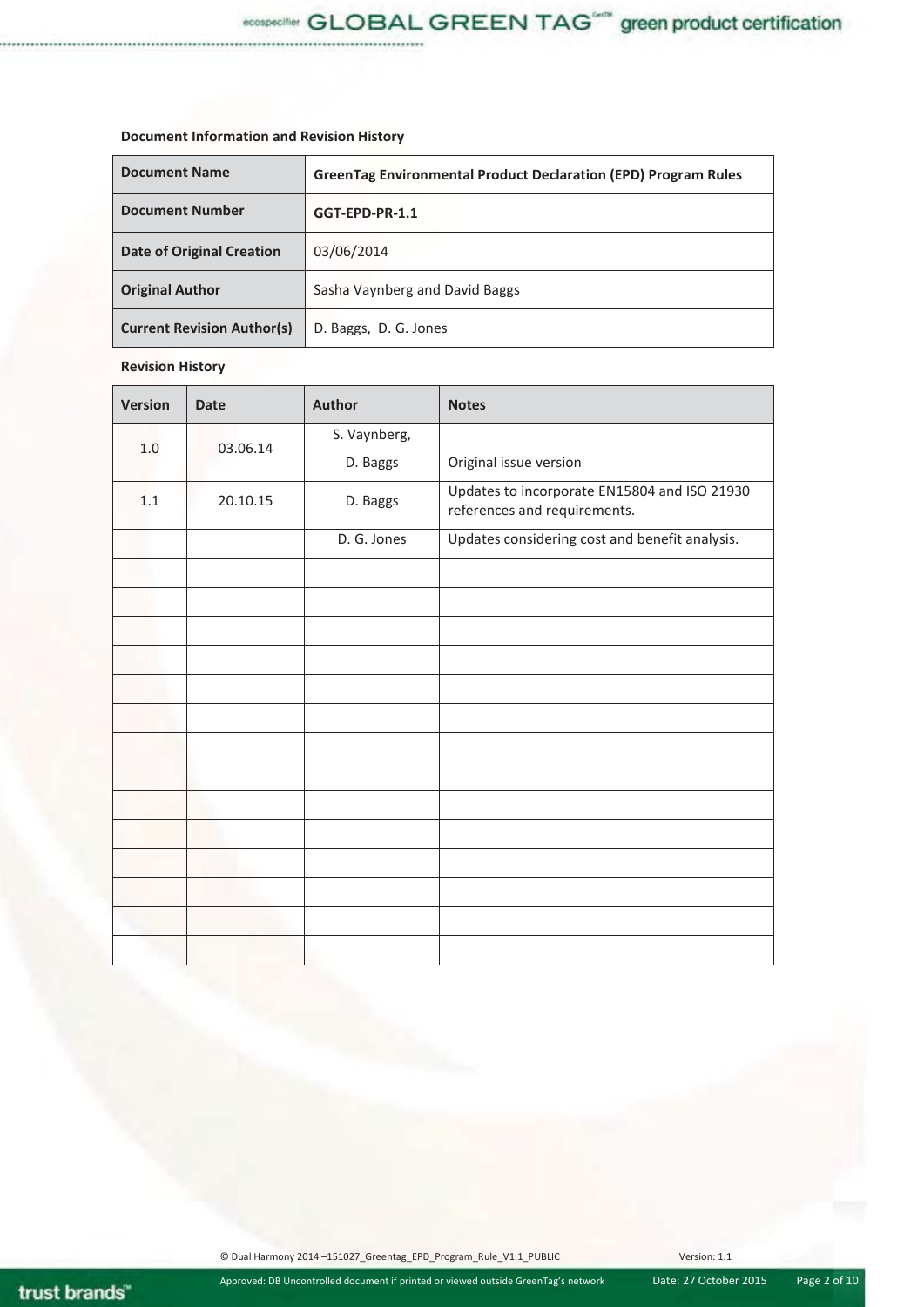# **CONTENTS**

Approved: DB Uncontrolled document if printed or viewed outside GreenTag's network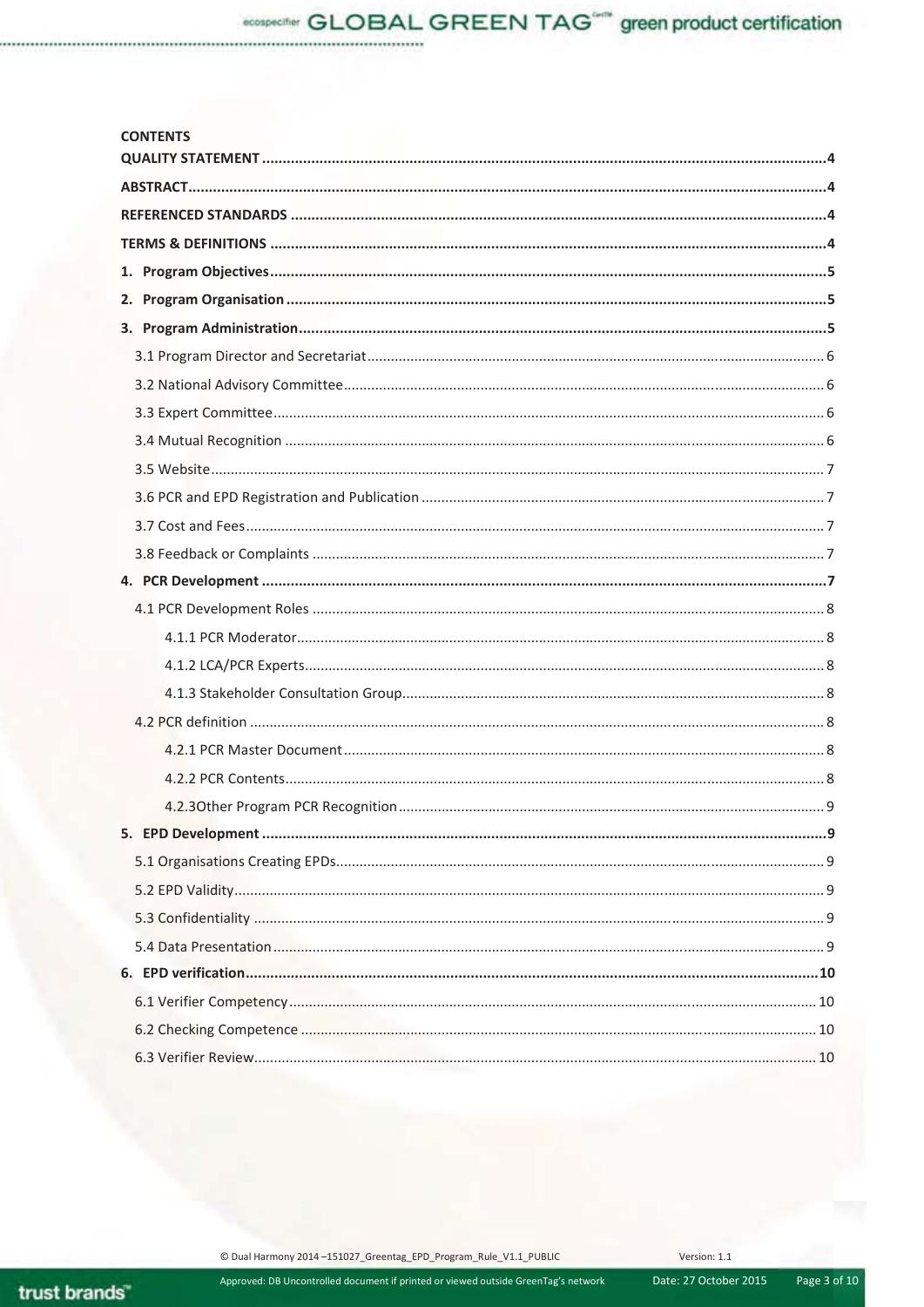#### **QUALITY STATEMENT**

This Program is assessed under the Global GreenTag Quality Management System (QMS) certified to ISO 9001:2011. GreenTag management and employees are committed to providing excellent customer and stakeholder communication and services. The organisation is committed to pursuing continual improvement along with environmental and social sustainability.

# **ABSTRACT**

Program Rules apply to administer Global GreenTag EPD Program, PCR and EPD development and verification. This is to support compilation and dissemination of product information compliant with ISO 14025:2006, Environmental labels and declarations – Type III Environmental declarations – Principles and procedures.

#### **Current Status:** Public

**Date Published**: 20.10.15 **Total Pages:** 12 **Current to**: 20.10.2020

#### **REFERENCED STANDARDS**

ISO 14025:2006 Environmental labels and declarations: Type III Environmental declarations: Principles and procedures equivalent to EN ISO 14025:2010.

- ISO 14067:2013 Carbon footprint of products: Requirements and guidelines for quantification and communication
- EN 15804:2012+A1:2013, Sustainability of construction works: Environmental product declarations: Core rules for the product category of construction products;

ISO 21930:2007 Sustainability in building construction: Environmental declaration of building products

#### **Relevant Schemes or Bodies**

| <b>TGA</b>   | Therapeutic Goods Administration           |
|--------------|--------------------------------------------|
| <b>GBCA</b>  | <b>Green Building Council of Australia</b> |
| <b>USGBC</b> | <b>US Green Building Council</b>           |

#### **TERMS & DEFINITIONS**

For the purposes of this Guide, the relevant definitions given in ISO/IEC Guide 2 and IS0 8402 apply, together with the following definitions:

| <b>Applicant</b>           | The party that is responsible for ensuring that products meet and, if applicable,<br>continue to meet, the requirements on which the certification is based.                                                                                                                                                                                   |
|----------------------------|------------------------------------------------------------------------------------------------------------------------------------------------------------------------------------------------------------------------------------------------------------------------------------------------------------------------------------------------|
| <b>Complying LCA</b>       | A Life Cycle Assessment (LCA) compliant to ISO 14040, ISO 14064 or PAS 2050 for the<br>declared system. A compliant LCA may use data partly derived from third party<br>audited sources, other ecolabels, LCA or life cycle inventory (LCI).                                                                                                   |
| <b>Environmental Label</b> | A claim that indicates a product's or service's environmental aspects.                                                                                                                                                                                                                                                                         |
|                            | <b>Environmental Declaration</b> An environmental label or declaration may take the form of a statement, symbol or<br>graphic on a product or package label, in product literature, expert bulletins,<br>advertising or publicity etc.                                                                                                         |
| <b>Global GreenTag</b>     | The Ecospecifier Global GreenTag product assessment program, as described by this<br>Standard and its rules of operation operated by Global GreenTag International Pty<br>Ltd and its various country Licensees all under Licence from Ecospecifier Pty Ltd.<br>Described herein variously as Global GreenTag <sup>CertTM</sup> , or GreenTag. |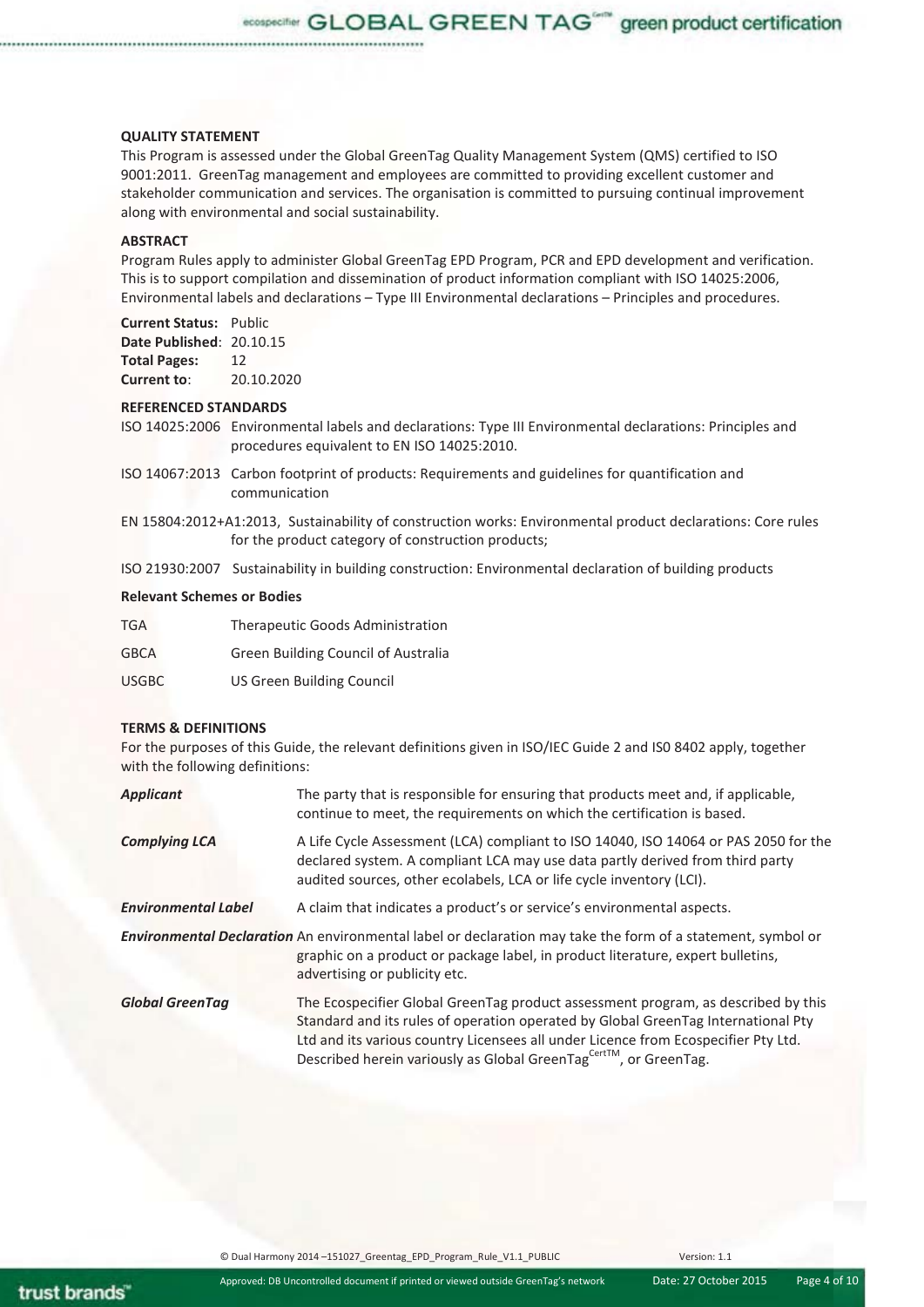# **GLOBAL GREENTAG EPD PROGRAM RULES**

# **1. Program Objectives**

Global GreenTag<sup>CertTM</sup> is committed to promoting increased efficiency and choice of greener, healthier products that create change in protecting people and nature across countries and markets. This is based on objective, verifiable quantified criteria relating ecological and human health impacts over the product life cycle.

This document aims to provide a framework for developing ISO 14025-compliant EPDs for providers undergoing GreenTag<sup>CertTM</sup> LCARate certification.

Depending on purpose, geographic and program intent, EPD documents may be issued also under ISO 21930 and EN 15804. This is to meet BREEAM, LEED, Green Star, Green Mark etc rating specifications for particular credits.

Global GreenTag<sup>CertTM</sup> encourages national and international EPD programs to adopt elements of this program as foundations for comparability of life cycle assessment (LCA) information from other EPD programs.

This program supports PCR harmonisation, Eco-EPD program objectives and mutual recognition across programs.

# **2. Program Organisation**

This Program is administered by parties with separate responsibilities and tasks integrated across outcomes depicted in Figure 1. The four key responsibilities include:

- Program Administration,
- PCR development,
- EPD development, and
- EPD verification.



#### **Figure 1 Global GreenTag PCR & EPD Administration, Development & Verification**

Global GreenTag<sup>CertTM</sup> acts as the EPD Program Operator managed by a Program Director and secretariat assisted by a National Advisory Committee (NAC) and an Expert Committee (EC).

The PCR Moderator coordinates LCA and EPD experts plus Stakeholder Consultation and develops the PCRs.

# **3. Program Administration**

Global GreenTag<sup>CertTM</sup> has overall responsibility for managing the EPD Program. According to ISO 14025, the Program Operator has mandatory obligations to fulfill program management duties. These duties are divided across the Program Director, Secretariat, NAC and the EC.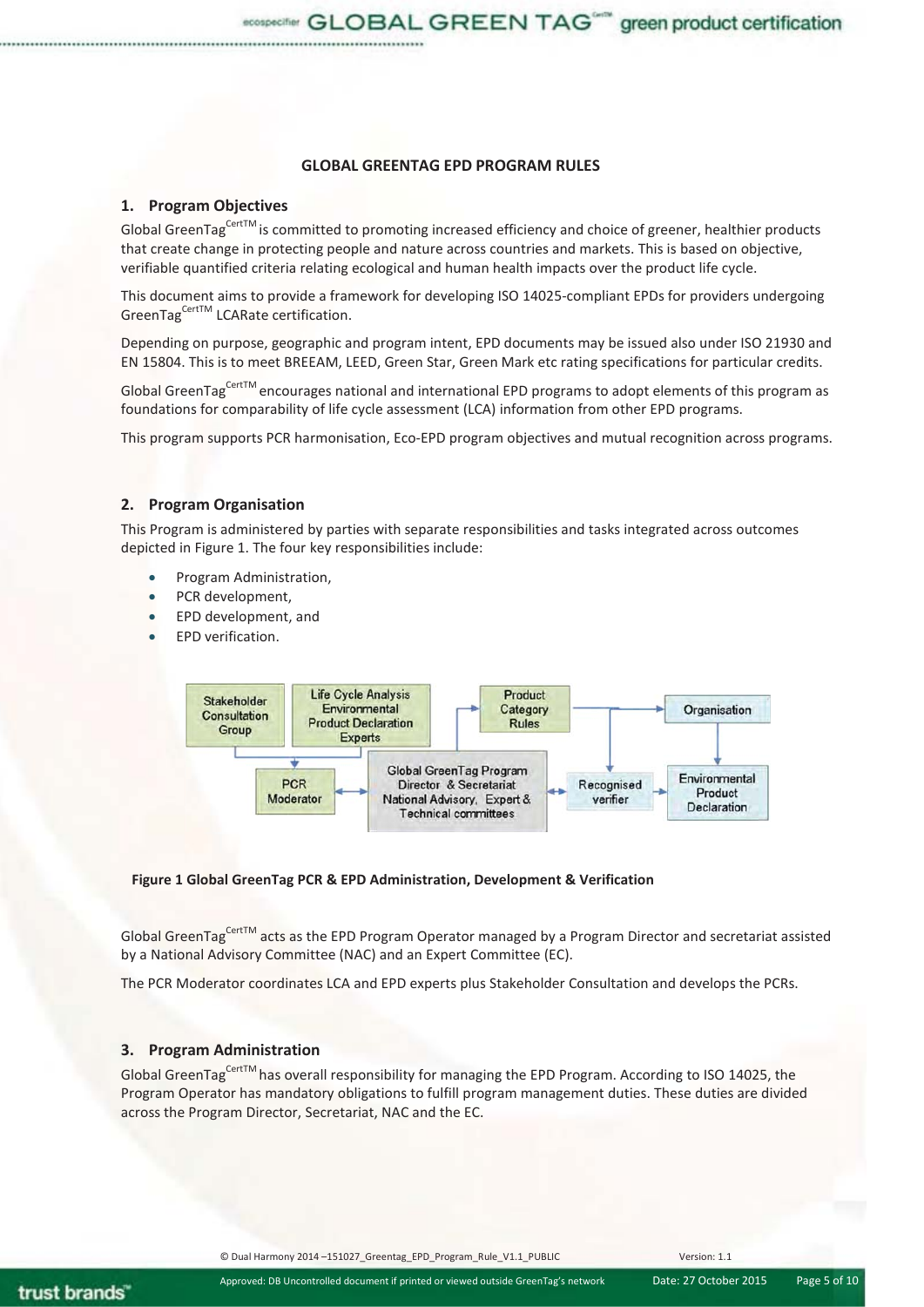ecospecifier GLOBAL GREEN TAG<sup>one</sup> green product certification

## **3.1 Program Director and Secretariat**

The Program Director and Secretariat is responsible for the overall program management to:

- Prepare and communicate the EPD Program Rules,
- Ensure that these Program Rules are followed,
- x Monitor changes in procedures and documents and modify the Program and Rules as required,
- x Ensure consultations are appropriate to maintain Program credibility ,
- Facilitate participation and involvement of interested parties,
- Ensure a credible procedure to ensure consistency in data handling,
- Guide Product Category Rules (PCR) document development,
- Establish transparent procedures to define product categories.
- Establish an open Program structure and consultation process accepted for PCRs,
- Adopt consistent transparent verification procedures for PCR review, LCA and EPDs,
- Define procedures for PCR review as well as external verifiers' tasks,
- Guide procedures for selecting competent independent verifiers,
- Determine use of third-party verification for "business-to-consumer" communication,
- Determine acceptance of an EPD for publication based on a verification report,
- Make publicly available lists and records of Program PCRs and EPDS,
- Publish all Program registered PCRs and EPDs,
- Publish explanatory material, and
- Establish procedures to avoid misuse of the EPD Program and information.

# **3.2 National Advisory Committee**

Leading and assisting the Secretariat in Program management this committee from different sectors shall:

- Support work to prepare, revise and update Program Rules,
- Appoint EC members,
- Consider new potential EPD audiences and applications,
- Follow Program market uptake and suggest activities to promote its acceptance and establishment, and
- Decide on adding activities to be carried out by the Secretariat.

# **3.3 Expert Committee**

Assisting the NAC and Secretariat, this committee comprises at least three LCA or EPD experts to:

- Act as the PCR review panel considering and approving proposals according to Program Rules,
- Suggest further development of expertise and LCA issues within the Program framework,
- Consider applications, appoint external verifiers and suggest competency assessment measures, and
- Check that verifications comply with Program Rules.

This committee, operating procedure as separately specified, is constituted to ensure expertise covers as many product categories as possible. For additional expertise independent experts can be consulted. The EC chair is a NAC member Committee.

## **3.4 Mutual Recognition**

The Global GreenTag® EPD system collaborates with other programs to harmonise PCR development and broaden adoption in International markets. Through mutual recognition agreements it seeks to harmonise PCRs for comparability and supply chain information while avoiding unnecessary barriers to trade.

Such mutual recognition includes organisational procedures to register EPDs in other programmes and covers:

- $\bullet$  Scope of mutual recognition,
- Licensing fee structures,
- Procedures for PCR harmonisation and development,
- Procedures for EPD verification, registration and publication.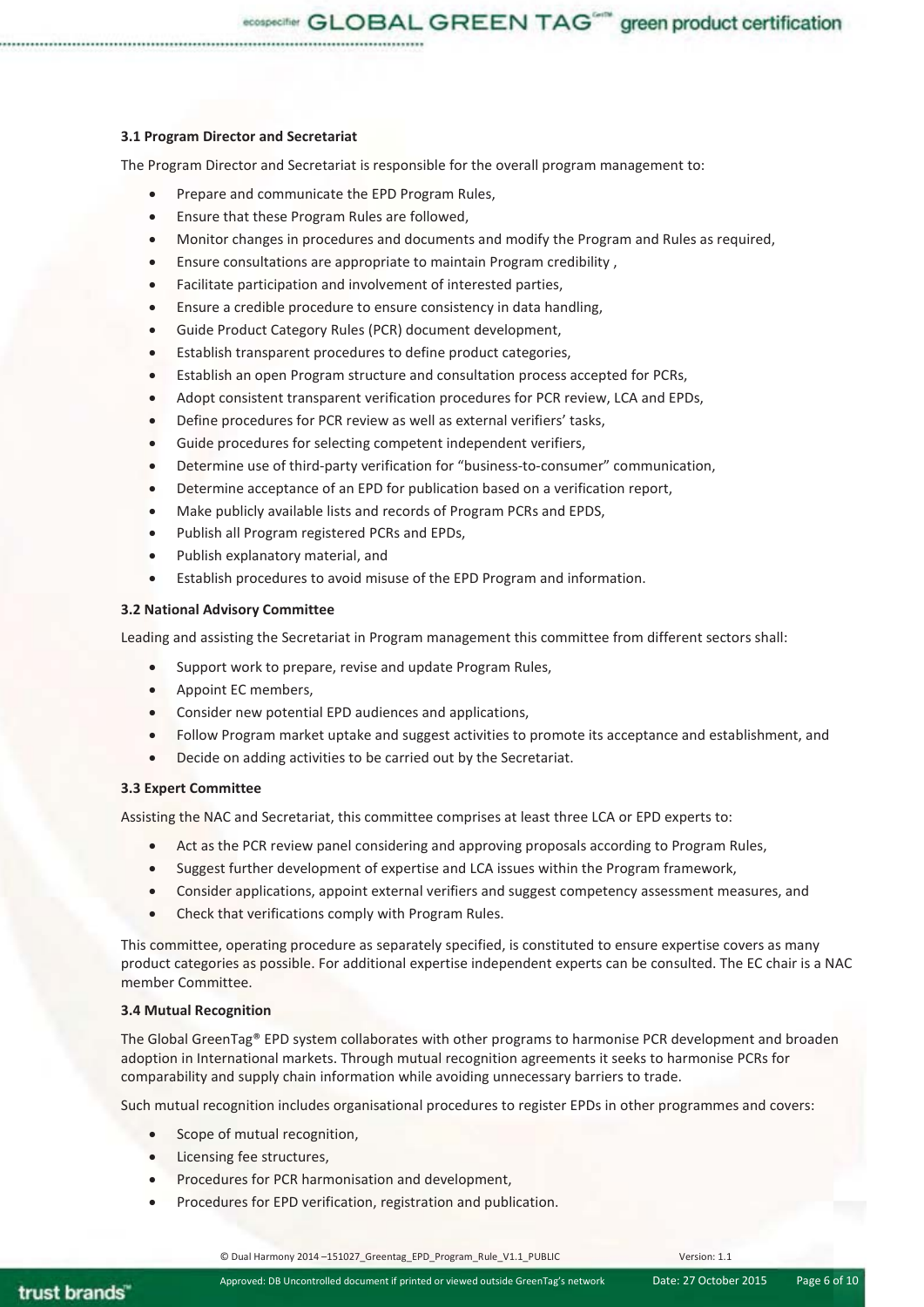A procedure was established between programme operators to ensure that mutual recognition conditions remain valid continuously.

ecospecifier GLOBAL GREEN TAG<sup>one</sup> green product certification

The list of current mutual recognition agreements is available at www.globalgreentag.com.

## **3.5 Website**

The Global GreenTag EPD Program website is on http://globalgreentag.com/greentag-epd-program.

The Secretariat is responsible to keep this up-to-date with correct information about the Program and registered PCRs and EPDs.

#### **3.6 PCR and EPD Registration and Publication**

The Program Operator must list approved PCRs on the website, to make them available to all stakeholders, together with complementary information about parties involved in PCR development and the PCR moderator's contact details.

When an organisation wishes to register an EPD, the document shall be sent to the Secretariat together with necessary information.

A registration form with instructions on required information and submission address is available on the website.

The Secretariat shall register and publish approved EPDs on the website supplemented with complementary information about the organisation and overall management work, contact details of reference persons and keep this information continuously updated in a list of all registered EPDs.

EPDs remain published until the client contacts the Program Operator for its deregistration and withdrawal.

Also the Secretariat shall also keep a list of EPDs withdrawn off the official register.

Withdrawn EPDs can be made available upon request with prior acceptance by that client organisation.

#### **3.7 Cost and Fees**

This Program's fee structure includes a registration fee and an annual fee. Registration fees are to be paid for registration and certification of EPDs.

The Program Operator has the right to deregister EPDs if fee are not paid in time.

Registration and annual fees are waived for products receiving EPDs as part of Global GreenTag<sup>CertTM</sup> certification for the period that products remain Global GreenTag<sup>CertTM</sup> certified.

#### **3.8 Feedback or Complaints**

Any person with feedback or complaints can contact the Program Operator and register feedback or complaint if the:

- Complaint is fully and clearly described;
- Complainant is clearly identified and provides contact details;
- Clause or requirement of this document, ISO 14025, EN 15804, ISO 21930 standard or other reference that is the basis of the complaint is provided and the context clearly explained.

The complaint will be dealt with according to GreenTag QMS requirements for Complaints including potentially temporarily withdrawing the document subject to investigation and any corrective or preventative actions.

# **4. PCR Development**

The Program Operator is responsible for PCR development complaint to requirements of ISO 14025.

Preparation of a specific PCR is managed by the PCR moderator, an expert appointed by the Program Operator. Relevant stakeholders are involved in PCR development or open consultation.

The PCR development process is as follows:

- i. Commencement: Appoint Moderator, Consider PCRs, Website Post, Stakeholder Engagement;
- ii. Preparation: Develop New PCR from a Master PCR template and existing PCRs;
- iii. Consultation: with Expert Panel, Invited stakeholder comments, Review of stakeholder comments;
- iv. Approval and Publication; and
- v. Periodic Review.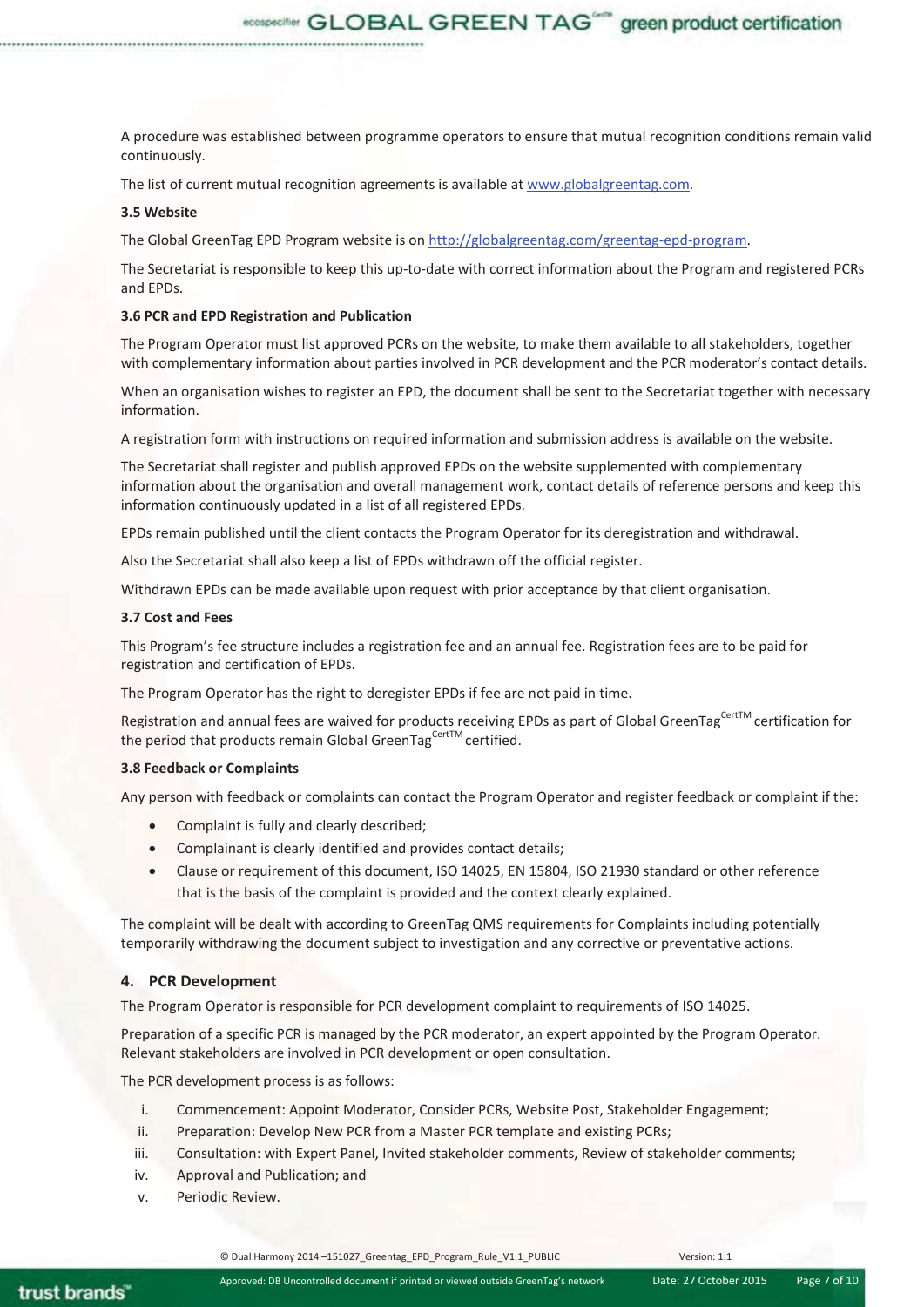#### **4.1 PCR Development Roles**

# **4.1.1 PCR Moderator**

The PCR Moderators documentation tasks include to:

- Identify PCR codes,
- Invite LCA/PCR experts to take part in developing PCR documents,
- Submit and update the time plan for PCR development to the Secretariat,
- Inform the Secretariat of relevant industry and trade publications for announcing PCR development,
- Be responsible for overall drafting of PCR proposals,
- Help in appointing a Product Category Stakeholder Consultation Group,
- Identify stakeholders to invite to the open consultation,
- Revise PCR documents according to comments received,
- Summarise and submit all comments to the Secretariat for publishing on the Program website,
- Draft the final PCR proposal and release it for publication on the Program website,
- Alert all stakeholders about the final document publication on the GreenTag EPD Program website, and
- Remain as contact person for quality control and improvements whilst PCR documents are current.

#### **4.1.2 LCA/PCR Experts**

All interested parties can contribute PCR development including both companies and organisations. Typically LCA/EPD experts contribute in the process of the PCR development with their knowledge and expertise in business sector of relevance for the PCR category under study. This might include Expert input to the LCA-based information as well as views on the proper way of presenting the results in the EPD.

#### **4.1.3 Stakeholder Consultation Group**

This group takes part in PCR preparation. Members are selected to representatively cover knowledge and skills in different sectors both nationally and internationally relevant for PCRs under development.

#### **4.2 PCR definition**

For one or more product categories a set of rules applies for developing Type III EPDs.

## **4.2.1 PCR Master Document**

The Global GreenTag EPD Program employs an Evah Institute master for documenting essential information to compile category specific PCRs. This master is a PCR development guideline and template. Deviations from this master are to be denoted and approved by the Expert Committee during their review of the draft PCR.

# **4.2.2 PCR Contents**

The PCR shall define criteria for assigning products to their specific category and parameters set out to prepare EPD. Data collection, quality requirements, calculation rules and suitability shall be specified. This shall include:

- Instructions about content and format.
- Product coverage and contents to be shown,
- Definition of product category, function, performance and useful life,
- Goal and scope detailing system boundaries,
- Functional or declared units,
- Data sources and quality, units to be used and cut-off rules,
- Inventory collection, calculation procedures, flow allocation and results,
- Set parameters for reporting LCI data and LCA outcomes,
- Indicators of potential impact, their category selection and calculation rules,
- Definitions of installation, in-use, maintenance, disposition and end-of-life scenarios,
- Rules covering additional environmental information,
- Omission of any life cycle stages, and
- Terms of validity and renewal schedule.

When database choice is relevant for impact calculation the PCR should specify which ones to use in EPD preparation.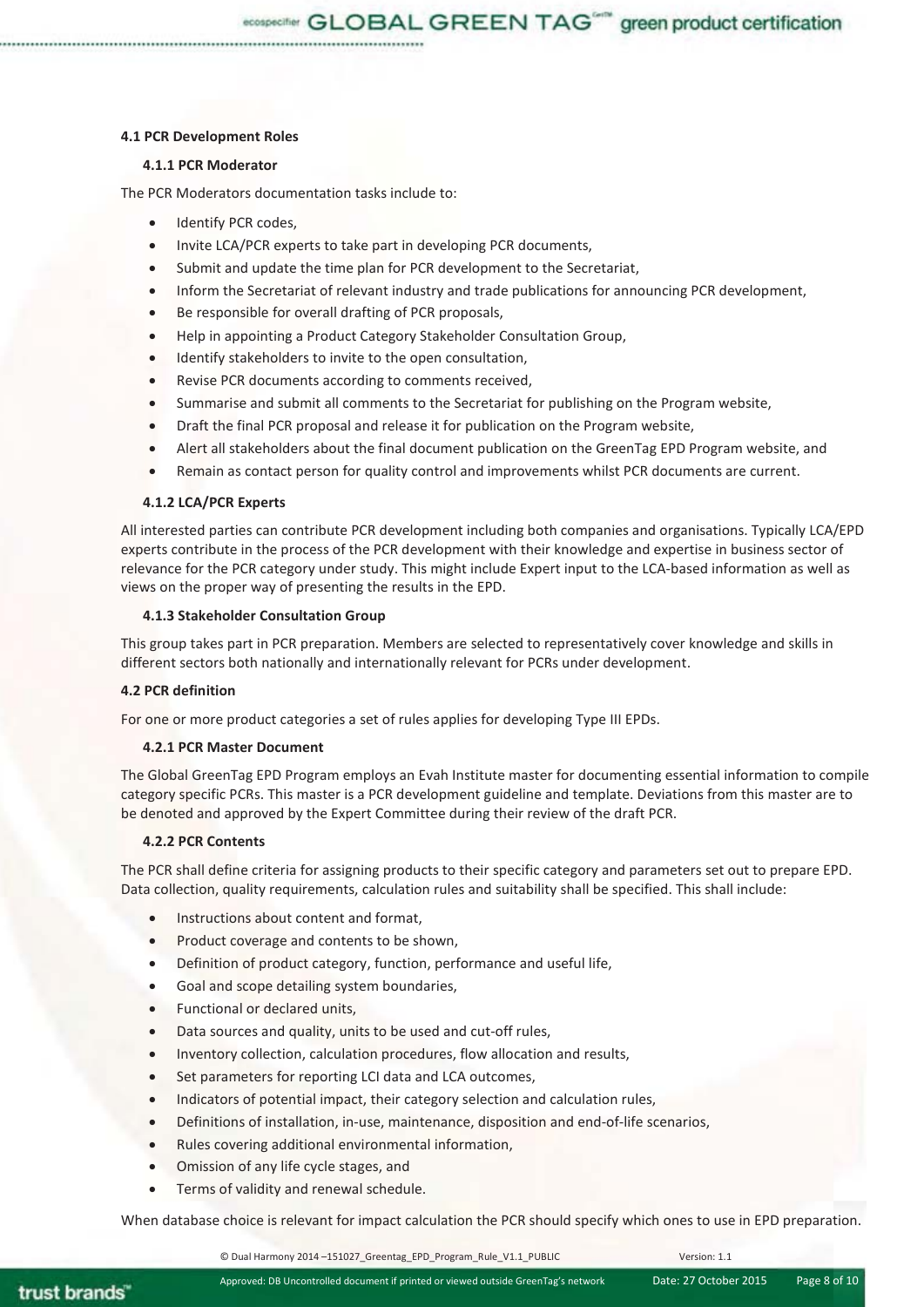**4.2.3 Other Program PCR Recognition** 

The Global GreenTag EPD program may recognise other PCRs developed in accordance with ISO 14025 and matching:

ecospecifier GLOBAL GREEN TAG<sup>ons</sup> green product certification

- Standards,
- Functional Unit,
- Scope and Boundaries,
- Attributional LCA,
- **Impact Categories,**
- x Allocation Rules,
- Recycling Definitions,
- Cut Off Rules,
- x Validity Period, and
- Stakeholder Engagement.

On the Program Director's acceptance such PCR specifications shall be published before developing dependant EPDs.

# **5. EPD Development**

# **5.1 Organisations Creating EPDs**

Organisations developing EPDs for registration and publication shall carry out all tasks to:

- Collect information for the EPD according to Program Rules instructions and the relevant PCR document,
- Convert input data into prescribed contexts for the EPD,
- Implement their EPD process certification or have each EPD independently verified.
- Routinely check EPD veracity, report significant variations and need to modify them to the verifier,
- Provide the Program Operator with relevant information for EPD registration and publication,
- Pay registration and annual fees in a timely manner, and
- Inform the Program Operator when an EPD is to be deregistered and withdrawn from the website.

# **5.2 EPD Validity**

The maximum validity of an EPD is set for each product category in the PCR, but shall not exceed three years after which the declaration must necessarily be revised and reissued, and where certified by Global GreenTag, in alignment with the renewal certification dates.

The organisation can choose to let EPDs pass the date of validity and yet continue to publish them on the EPD website.

This may be because for example products are discontinued but still available on the market or are still in use.

However, in such instances, the organisation shall not use the out-of-date EPDs in any promotional or marketing context.

 Exceptions however, may be granted by the program operator, e.g. if the reference PCR is in the process of being updated.

# **5.3 Confidentiality**

Confidential data shall not be made public in any form that breaches non-disclosure agreements binding parties.

# **5.4 Data Presentation**

Data shall be presented as required by the GreenTag Program requirements and shall be compliant with the reporting requirements of the relevant standard depending on which standard the EPD is declaring against i.e., ISO 14025, ISO 21930 or EN15804.

trust brands"